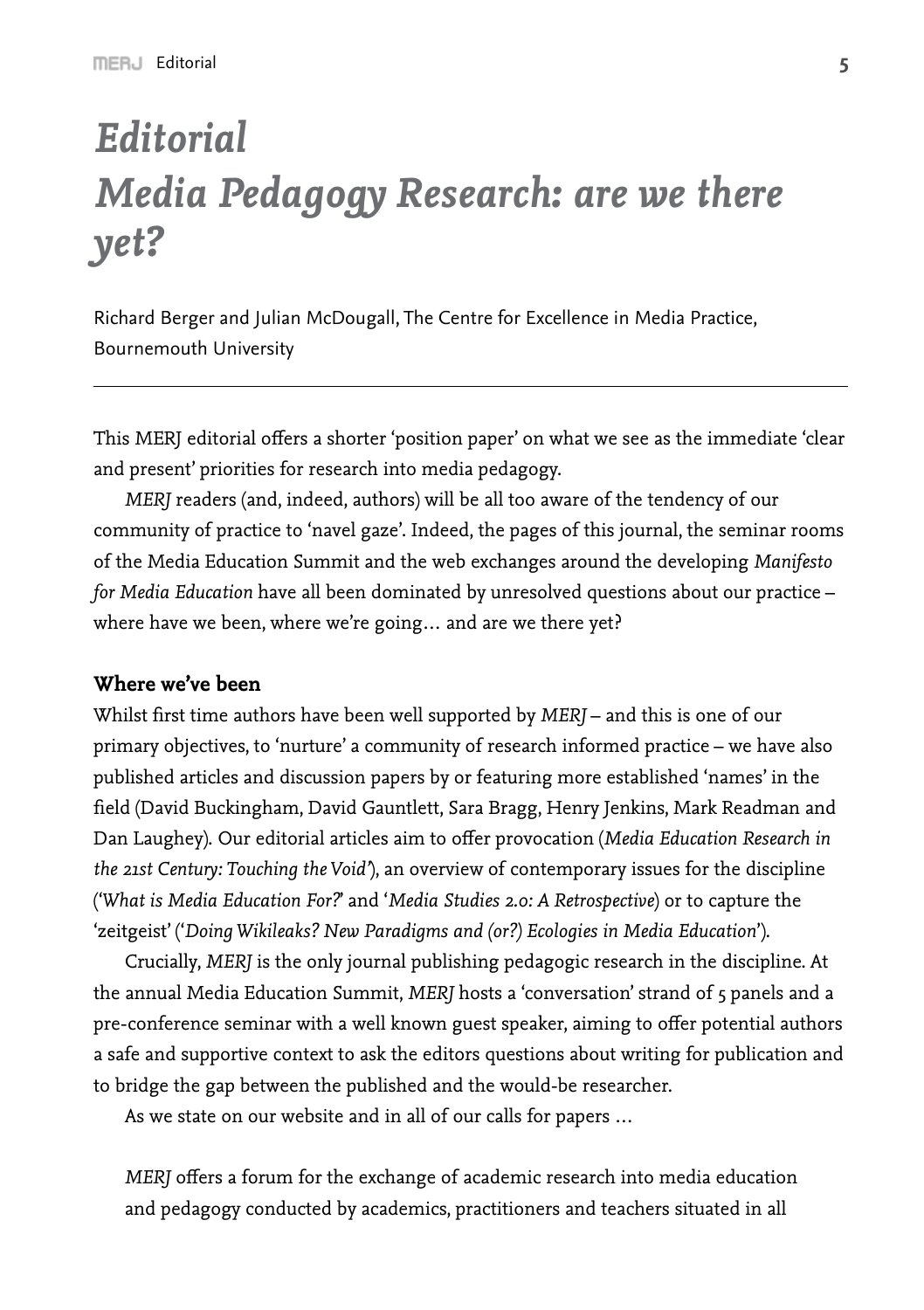sectors and contexts for media education. The journal aims to encourage dialogue between the sectors and between media educators from different countries, with the aim to facilitate the transfer of critical, empirical, action and discursive research into the complexity of media education as social practice.

We are, then, 'all about' media pedagogy. All submissions to the journal must focus on media education – as opposed to 'pure' Media Studies. Even our 'Laughey's Canon' series of book reviews reappraises 'classic' academic texts in the field *for the contemporary pedagogic discipline* and all book and resource reviews are required to comment on the value of materials for media teaching. Research reports and full articles are required to include empirical data and wherever appropriate to give voice to students of media.

The titles of our published articles to date bear witness to these concerns - *Dangerous assumptions – what our students have taught us*; *Challenging the School Culture in Brazil*; *Tales of the Classroom: On Making Media in School*; *Moving Image, Shifting Positions, Varying Perspectives: Media Education and Media Industries: Industry, Anxiety and Aspirations Altering the Focus of Teachers*; *We-Thinking the Classroom, Initiating Media Education Through Educational Policy: A Case Study in China* – to list a few.

We also publish developed versions of the seminar papers/conversation pieces aired at the *MERJ* strand of the Media Education Summit. In the first year, we published these from Dave Harte and Vanessa Jackson (on social media pedagogy), Dan Laughey's 'Media Studies 1.0' provocation, Becky Parry and Mandy Powell reporting on ESRC funded research into media literacy in schools and Pete Fraser on his PhD research. In this issue we continue this approach with a 'worked up' version of John Potter's *MERJ* strand seminar from the 2012 summit.

Back to the 'navel-gazing', then. Our editorials hitherto have contributed to this for sure, covering the void in media education research, looking back at Media Studies 2.0 – a debate within a debate – and most recently trying to work out what our purpose is. Like some of the worst excesses of practitioner research more broadly, we've done so much self-regarding we're in danger of reflecting only on our reflections. Here, then, we 'bite the bullet' – admittedly moved to action partly by the obvious dangers posed to our subject by ecological (or ideological, depending on how hegemonic a discourse you want to articulate) drivers, MOOC learning and 'for profit' providers on the one hand and the ultraessentialist curriculum on the other. Not just a changing landscape, but one shot through with contradiction and confusion. But in any case, an environment in which it's going to be more important than ever to present a shared vision of why our students need us.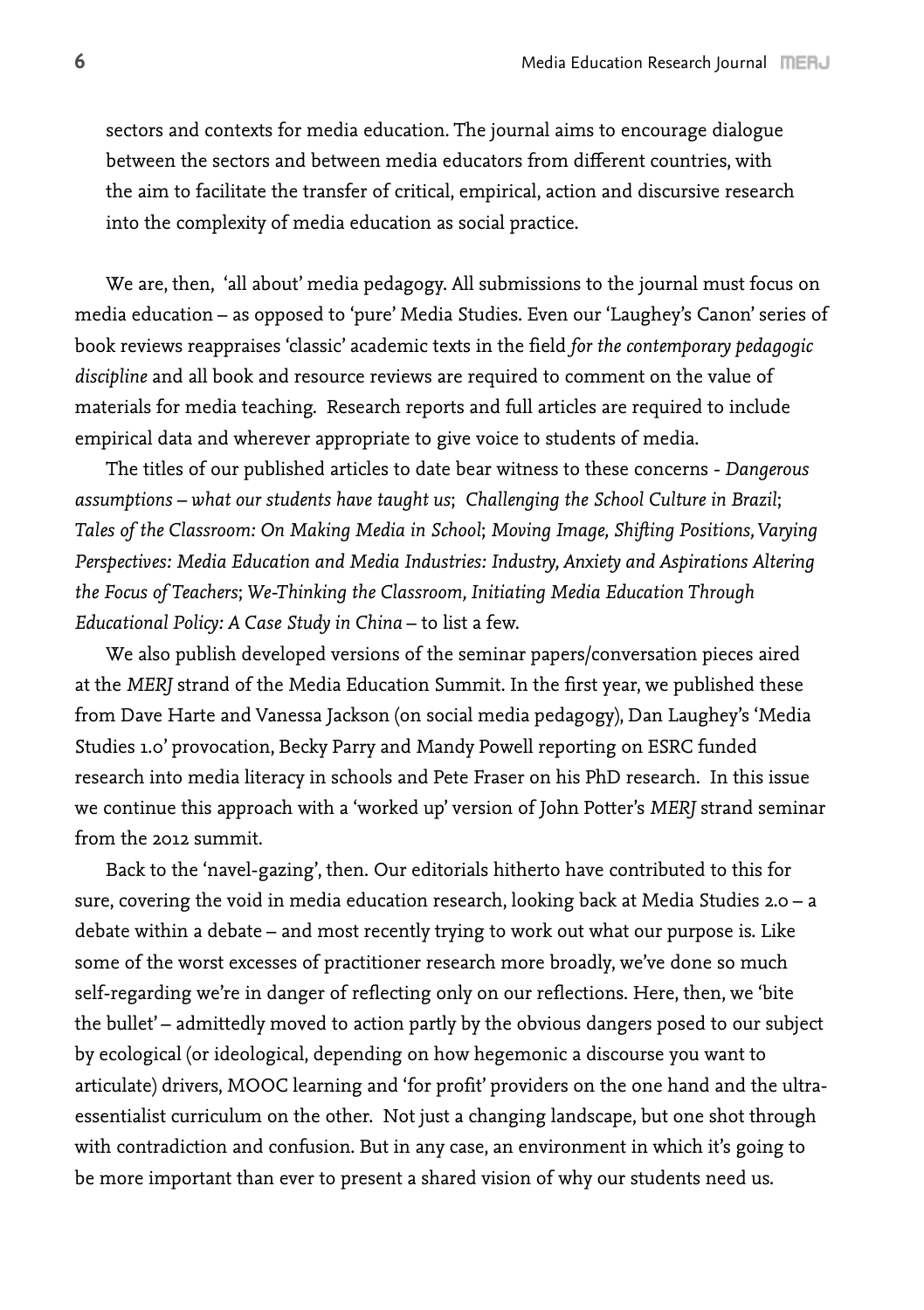### **Where we are**

We've made three very clear statements about our objectives since the inception of *MERJ* so we'll re-state them and stick to them as 'given':

- 1. An intelligent response to the place of media education in the 'digital age' must be articulated and developed in terms of pedagogy – *how* we teach ought to change, as well as *what* we teach. Put simply, it's no good teaching our students about transmedia (digital) transformations if we still teach in the same modes and silos. So, when we've written about media education 'after the media' and talked about 'inexpert pedagogy', we're saying that digital media and online exchanges are a catalyst, forcing us to respond to key 'design questions' about how learning relates to teaching, but that these questions were already there – we can merely see them more clearly now.
- 2. Media education is *partly* about vocational training and 'employability' just as all education must relate to its 'exchange value' in a capitalist social and economic order. But in the light of Leveson and the uncertainty surrounding the BBC, along with confusion over the role of social media in a democratic public sphere, it's very important right now that we 'reframe' questions of media, power, citizenship, the economy and the distributed self in media education, to reboot our work as 'redistributional public intervention ' (Curran, Fenton and Freedman, 2012) But, again, this will be achieved only if we think very hard about *how* learning and teaching for this purpose should work – the pedagogy as the 'work', to borrow the language of Arts education. In other words, we need to look hard at the kinds of pedagogy that can work at the intersections across training for employment and critical analysis.

3. Although we want to preserve our identity and our 'manifesto' to that end, we can only really talk of media education 'under erasure' since our research has shown us time and time again that really an approach to textual pedagogy that removed boundaries between and around mass media, the internet, literature, art, drama, videogames and the cultural layer of technology more broadly is what we'd like. We're not describing a 'cross-curricular' approach to media education here but a more radical 'flattened hierarchy' of textual fields. It won't happen because of the way that power is exercised and you don't have to be a Bourdieu scholar to observe that. But our recent Digital Transformations project for the AHRC revealed a clear distinction between the more 'culturally relaxed' perspective of students and the recourse to 'form' of teachers. John Potter's recent work, which we both publish and review in this issue, sets up a model for digital media learning through a metaphor of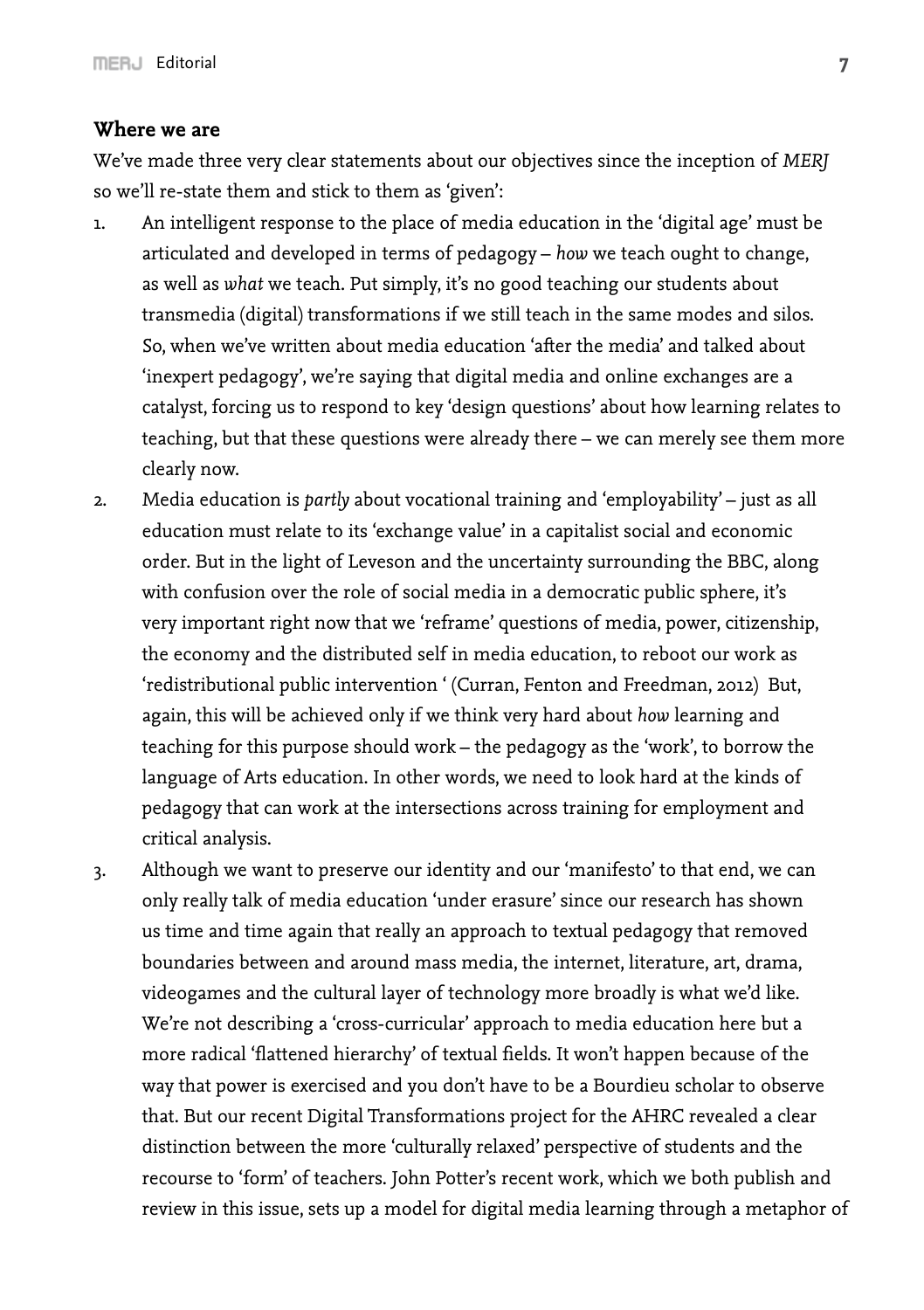'curation', an idea we've written about for pedagogy also. So as far as the way young people think about what a text is goes, we're pretty sure that the times are a changing; it's just a matter of whether education can, or wants to, respond.

#### **Where we're going**

*MERJ*'s 'manifesto', then, is about those three ideas and taking them forward. This does not mean that we will only invite or accept research that fits neatly into these three (overlapping) categories. Our published themes still constitute our calls for articles, inviting *critical, empirical, action and discursive research into the complexity of media education as social practice*. Our contribution continues to work at the level of publishing pedagogic research which, in turn, translates into professional development and then has 'impact' on students' learning and on employers, ideally.

So what should our priorities be, going forward? The following three key themes are pulled together from the views of our editorial board, collated and connected by their relations with the above framing objectives.

**Us and 'the media'** – what should actually be the meeting point between our critical education and employment in media institutions or various facets of transmedia 'sectors'? Who wants what on either side and how can we develop a pedagogy that is mutually beneficial. Too often the more technical/vocational end of our work is neglected in educational research – if we offer a short course on rendering, then what is an effective pedagogy for such? A theme of keynote speeches at the Media Education Summit is often industry speakers reminding us of our obligations to meet industry halfway and forge meaningful partnerships. But the examples cited too often benefit a handful of privileged students and are not capable of scale or longevity. Research is desperately needed in this area. For example, the currently maligned but invaluable BBC is itself one of the biggest sources of 'training' within British broadcasting. It is also a destination for both work experience and ultimately employment for our graduates. How do/might public institutions like the BBC contribute to media education and what might financial cuts and a change to the nature of public service broadcasting mean to students and new entrants to the industry who are often reliant on the BBC as a destination, not only locally but nationally? Research of this specific nature, though, needs to look at the nature of training/ teaching by media organisations and how a space might be forged for working across what *we* do and what *they* do. The value of this research will be reduced if we only look at the 'product' of the 'skills' outcomes or the end result of employment and not the 'craft' in the design process (of the learning).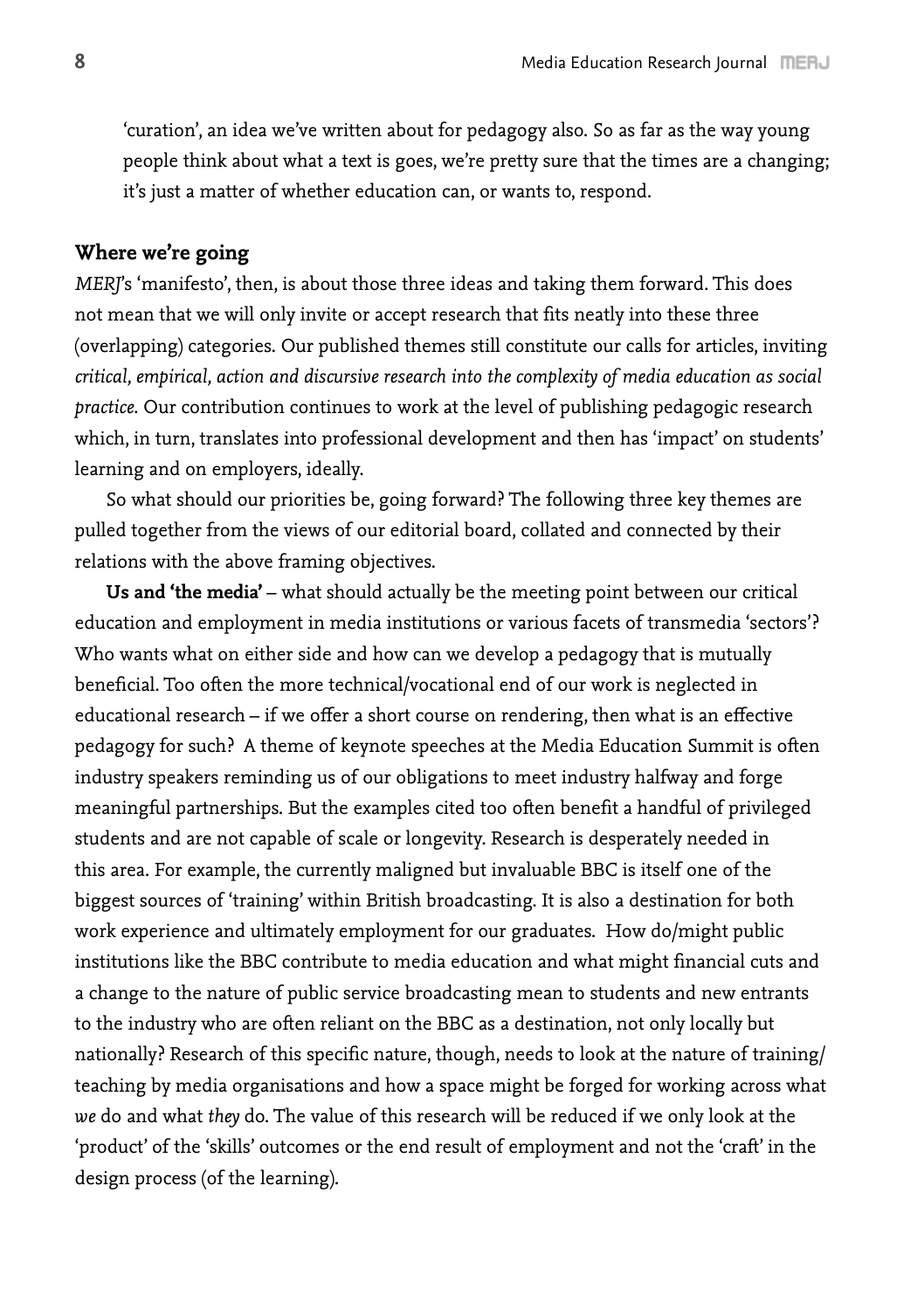**Cohort Culture** – does the way in which media courses and subjects are taught in schools, colleges and universities, create cohort cultures? Traditionally, media courses have been taught in medium specific, curriculum silos, based on an outdated 20th century view of broadcasting history. It is a model which our students no longer recognise – if they ever did. The problem as we see it is that often this determines the shape and structure of the departments and faculties in which media courses are situated. This top-down policy, further enshrined by media academics organising themselves into mediumspecific research clusters for mutual benefit, is in part to blame for the emergence of cohort cultures. The National Student Survey (NSS) introduced in 2005, now forms part of the Key Information Set (KIS) data used to inform many league tables of UK universities. Media students often produce work which they may have a very personal and emotional engagement with – as well as financial investment in – and this can determine how they respond to the NSS's 22 questions; the student voice is increasingly important, but in a deregulated sector, what entitlements do media students feel that they now have?

We now need to focus our efforts on research which will productively compare experiences across types of provision and measure the extent to accreditation from external bodies – how does this shape the student experience and access to resources? Equally, the emergence and sustainability of geographically defined 'creative hubs' might arguably shape the identity formation and learning journeys of students. What importance does geography – and the urban 'mediascape' – hold for our discipline now, compared to other subjects? How does a professional identity' work for our students and are we providing unequal access to the development of such? *MERJ* board members Dan Ashton and Caitriona Noonan's work (forthcoming, 2013) raises a set of questions around this theme which our research should set about answering. Part of all this, which links to our third theme, is the importance of old questions about class and privilege, or at least 'demographics'. Problems of technological inclusion and competence are often cited, with good reason, by skeptical keynote speakers at media conferences seeking to set up (wrongly) Gauntlett, Merrin and Prensky as 'straw men'. But we need some longitudinal and detailed research to explore the difference made to formal media learning by social class difference as well as generational factors. Simply, we need to find out the extent to which new digital media *actually do* help bridge socio-economic differences in access to educational experiences; but if they can do this, what are the 'conditions of possibility' for it?

**The Cultural Layer** – notwithstanding the questions of access raised above, understanding the educational 'take up' of new digital media as cultural and not technical has been something of a 'broken record' since *MERJ* began and this issue features the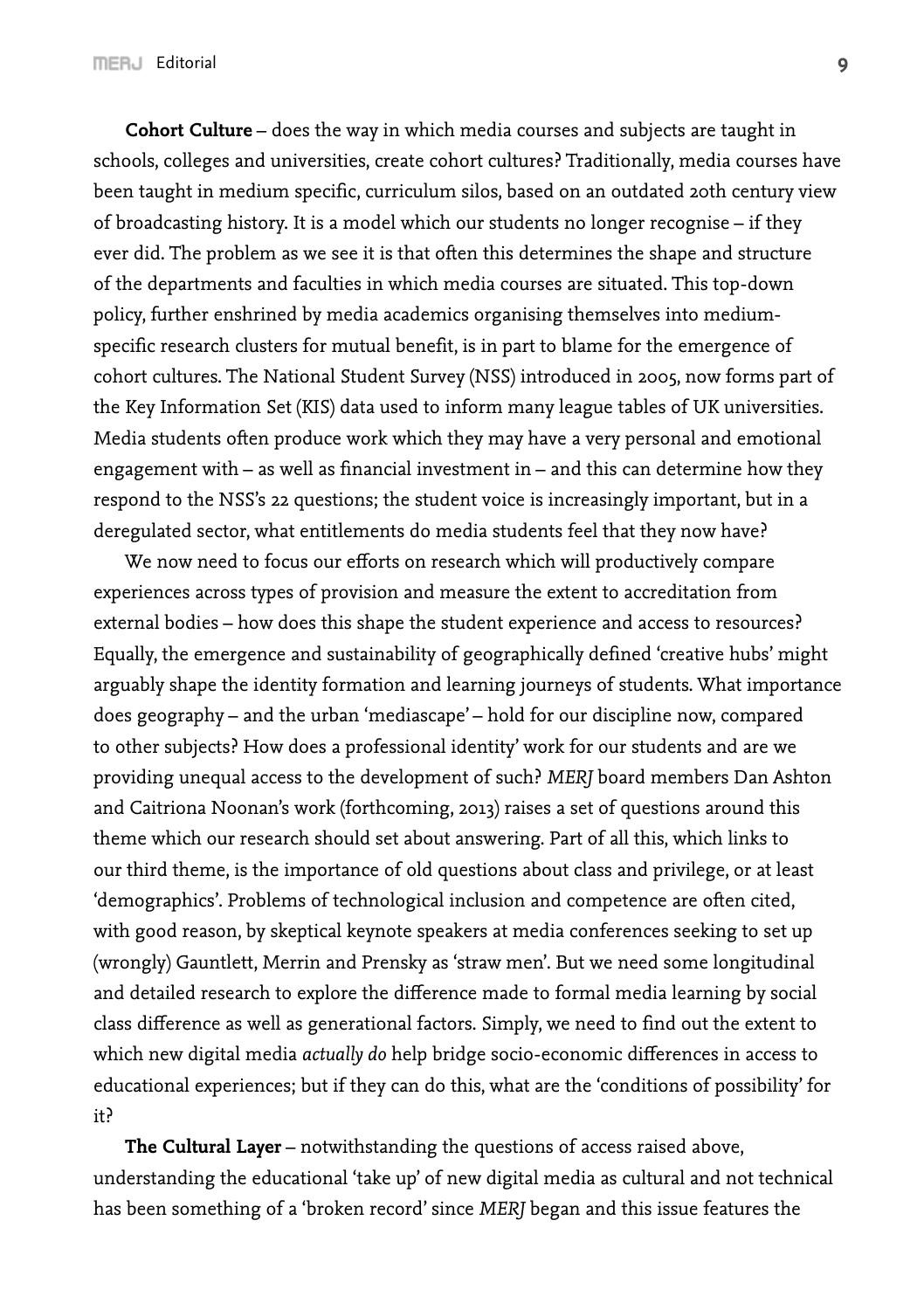work of editorial board member John Potter, who has provided a framework for thinking this through in his research and subsequent book on the 'new curatorship'. We've done the theory and the debate. So now, straightforward questions need answering. We've started out on some of them but others are open for enquiry – is game development just another form of literacy (Ian Livingstone, author of the *NextGen* report, wants entrants to the sector to take Art, Maths and Physics, but not Media Studies or even Games Studies/Design)?; how does app development relate to the curriculum?; can we really continue to reduce coding to the 'ICT' curriculum but insist at the same time that English beefs up its canonical 'enrichment' work? This does not relate neatly to 'just' media education, of course, but the point is that we need to start sharing our research with other subjects – towards the kind of 'flattened hierarchy' view of studying text we suggest above, rather than only talking to ourselves, preaching to the converted. Again, we should see Potter's current work as a starting point and next use pedagogic research as the evidence base to develop a curriculum and associated pedagogy to 'do this'. Elsewhere (Andrews and McDougall, 2013, forthcoming; Berger and McDougall, 2012), we've turned our attention to some applicable interventions – situating texts as 'events' in the English and Media classrooms, for the purposes of setting up a pedagogy of curation in response to Potter's metaphor for learning. It is our view that we should next join forces in working on an extensive range of research-based strategies for a pedagogy framed by these re-negotiated relations between expertise, apprenticeship and participation. Rather than endlessly debating around a false polarity (all things 2.0 v the same old nasty media), we should work with our students to design new contexts for critical media literacy with and about these new – arguably more active – ways of *doing culture*.

This issue of *MERJ* takes some steps in these directions. John Potter provides a 'write up' of his *MERJ* conversation piece at the most recent Media Education Summit (September 2012), which we supplement with a review of his new book on his aforementioned 'Curatorship' metaphor, for new modes of reflexive learning in and around digital media. Patricia Digón Regueiro shares research from Spain which begins to investigate in more depth the practicalities and 'nuts and bolts' of technology in Spanish classrooms. Lyn Parker, Robin Sloan and Santiago Martinez share with us what happened when they encouraged computer arts students to look further afield into the area of environmental science for inspiration, while Irene McCormick looks closely at outcomesbased assessment, particularly the 'managerialism' of media education.

For our research report in this issue, Michela Carlini and Diana Tanase focus on pedagogic interventions in web design. As always, we provide reviews of texts which raise issues in relation to our published key themes. In this issue we look at books catering for